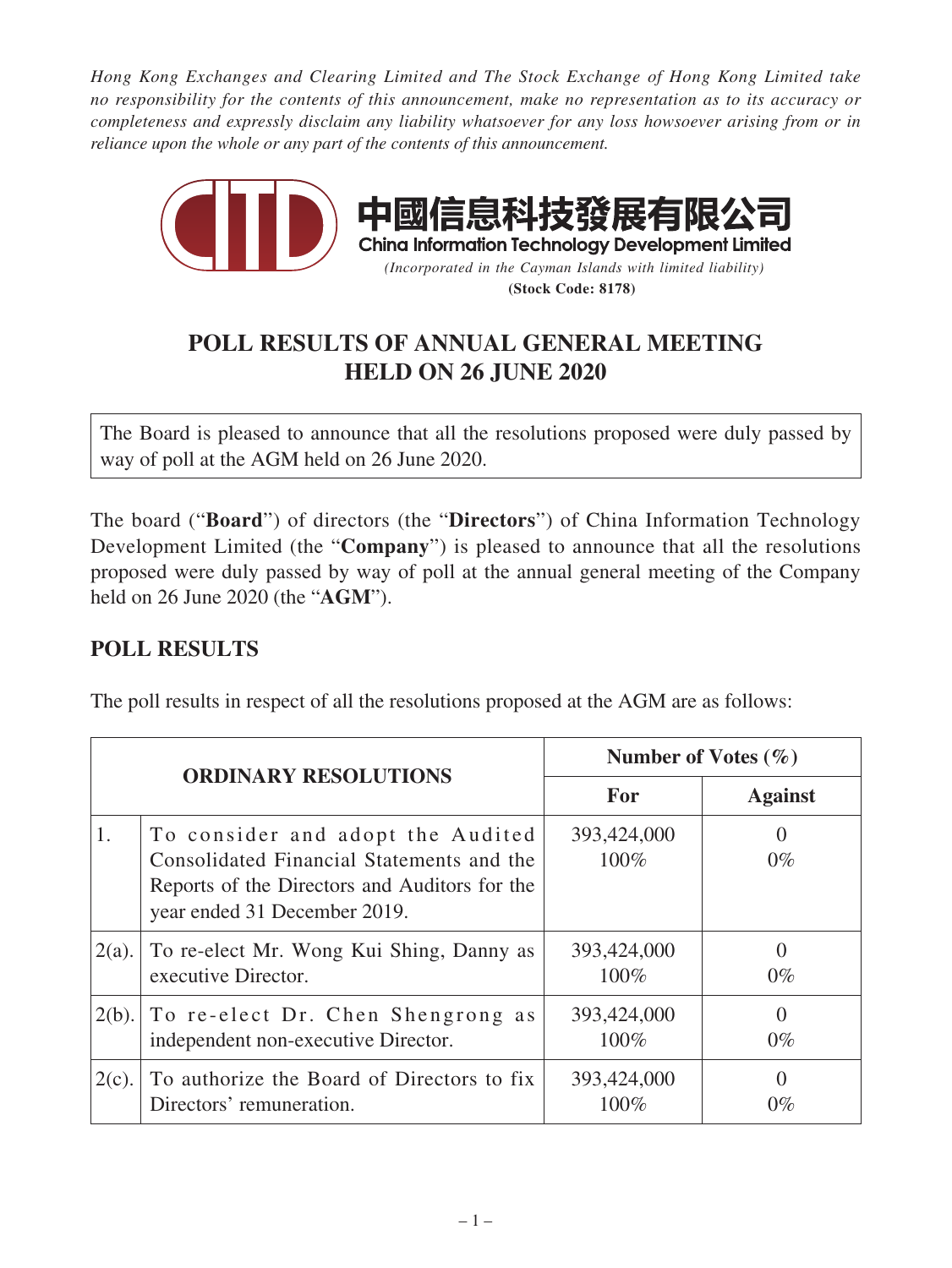| <b>ORDINARY RESOLUTIONS</b> |                                                                                                                                                                                                                                                                                                                                                                                                          | Number of Votes $(\% )$ |                   |
|-----------------------------|----------------------------------------------------------------------------------------------------------------------------------------------------------------------------------------------------------------------------------------------------------------------------------------------------------------------------------------------------------------------------------------------------------|-------------------------|-------------------|
|                             |                                                                                                                                                                                                                                                                                                                                                                                                          | For                     | <b>Against</b>    |
| 3.                          | To re-appoint ZHONGHUI ANDA CPA<br>Limited as the auditors of the Company and<br>to authorize the Board of Directors to fix the<br>auditors' remuneration.                                                                                                                                                                                                                                               | 393,424,000<br>100%     | $\Omega$<br>$0\%$ |
| 4.                          | To grant a general mandate to the Directors to<br>allot and issue Shares.                                                                                                                                                                                                                                                                                                                                | 393,424,000<br>100%     | $\theta$<br>$0\%$ |
| 5.                          | To grant a general mandate to the Directors to<br>repurchase Shares.                                                                                                                                                                                                                                                                                                                                     | 393,424,000<br>100%     | $\Omega$<br>$0\%$ |
| 6.                          | To extend the general mandate to the<br>Directors to issue Shares by the number of<br>Shares repurchased.                                                                                                                                                                                                                                                                                                | 393,424,000<br>100%     | $\Omega$<br>$0\%$ |
| 7.                          | To approve the refreshment of the Scheme<br>Mandate Limit of up to 10% of the Shares<br>in issue as at the date of passing of this<br>resolution and to authorise the directors of<br>the Company to do all such acts and things<br>and execute all such documents, including<br>under seal where applicable, as they consider<br>necessary or expedient to give effect to the<br>foregoing arrangement. | 393,424,000<br>100%     | $\Omega$<br>$0\%$ |

As more than 50% of the votes were cast in favor of each of the resolutions number 1 to 7, all resolutions were duly passed as ordinary resolutions of the Company.

As at the date of the AGM, the issued share capital of the Company comprised 5,744,191,908 shares, which was the total number of shares entitling the holders to attend and vote for or against all the resolutions proposed at the AGM. There were no restrictions on any shareholders of the Company to cast votes on any of the proposed resolutions at the AGM. There were no shares entitling the holders to attend and abstain from voting in favour at the AGM as set out in rule 17.47A of the GEM Listing Rules. No shareholders were required under GEM Listing Rules to abstain from voting on any of the resolutions at the AGM. In addition, no parties have stated their intention in the circular to vote against or to abstain from voting on any of the resolutions at the AGM.